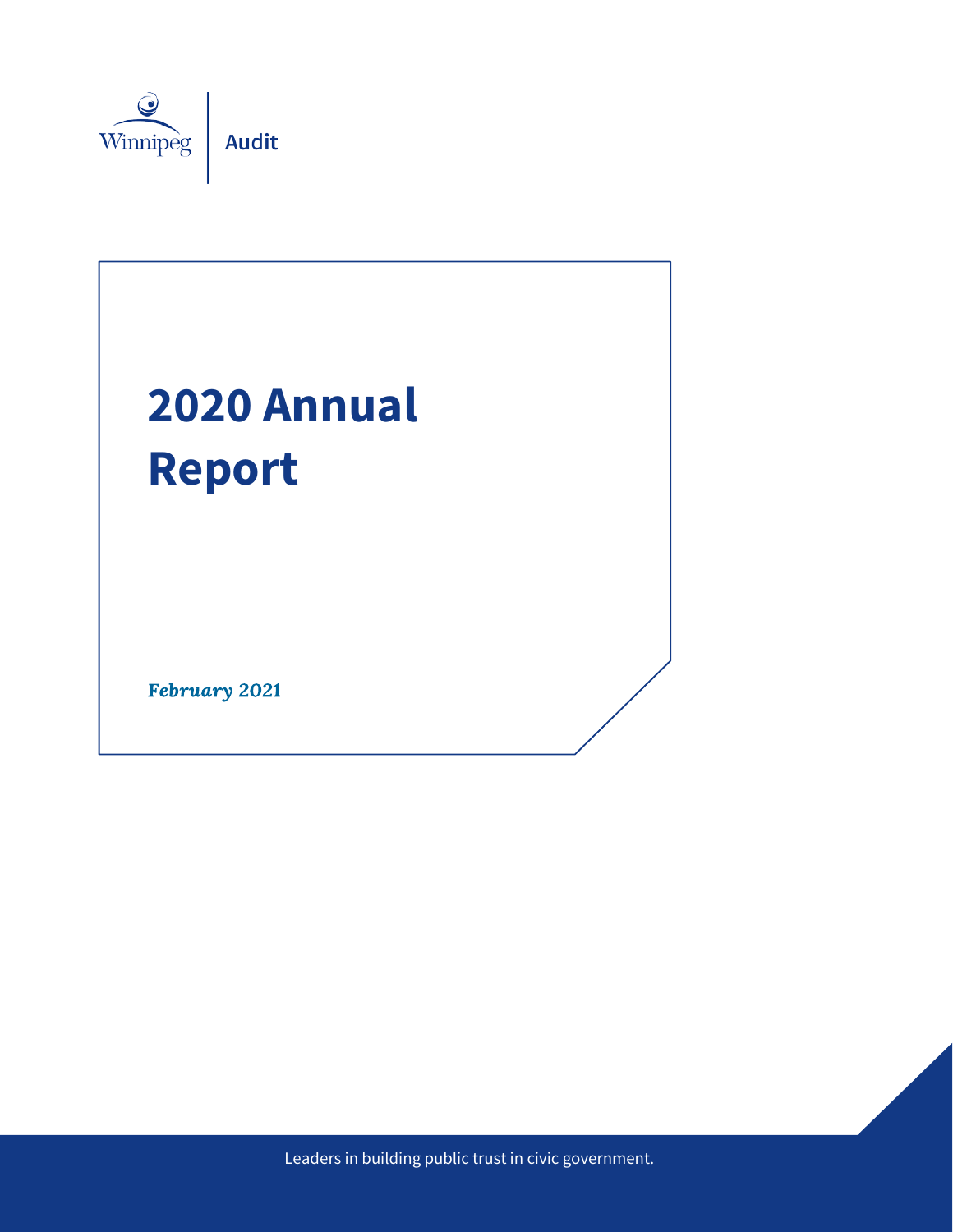# **2020 Highlights:**

| <b>Select Key Performance Indicators</b> |                    |            |  |  |  |
|------------------------------------------|--------------------|------------|--|--|--|
|                                          | Target             | Actual     |  |  |  |
| % direct hours dedicated to:             |                    |            |  |  |  |
| <b>Assurance Services</b>                | $\geq 75\%$        | 79%        |  |  |  |
| <b>Advisory Services</b>                 | ≤10%               | 2%         |  |  |  |
| <b>Investigation Services</b>            | ≤15%               | <b>19%</b> |  |  |  |
| Audit recommendations accepted           | 92                 | 100        |  |  |  |
| Audit recommendations implemented        | 63                 | 70         |  |  |  |
| % completion of Audit Plan               | 100                | 93         |  |  |  |
| <b>Client Satisfaction</b>               | 4/5                | 4.5/5      |  |  |  |
| Cost per billable hour                   | \$247 <sup>1</sup> | \$132      |  |  |  |

#### **Completed Projects**

- Contract and Vendor Management Audit
- Continuous Monitoring Advisory Project
- Southwest Rapid Transitway (Stage Two) and Pembina Highway Underpass Quarterly Audits
- Winnipeg Police Board Effectiveness Evaluation
- Independent Fairness Commissioner Compliance **Audits**
- Quarterly Report Cards o New Fire Paramedic Station Construction Project o WPS Headquarters Construction Project
	- o Procurement for Pedestrian and Cycling Strategies and Review of Employee Code of **Conduct**
	- o Quarterly Report Card Summary
- Due Diligence Collective Bargaining Agreement Audit

#### **In-Progress Projects**

 $\overline{a}$ 

- Business Improvement Zones Advisory Project
- Board of Revision Audit



#### Closed Investigations = 35



Reports and additional highlights can be viewed at: [winnipeg.ca/audit](https://winnipeg.ca/audit/default.stm)

City of Winnipeg – Audit Department Winnipeg.ca/audit 2020 Annual Report Page 2 of 12

#### Fraud & Waste Hotline Activity

<span id="page-1-0"></span> $<sup>1</sup>$  Based on a review of local professional services firms in 2020, a fully blended (senior manager to junior) equivalent rate is calculated</sup> to be \$247.00 per hour.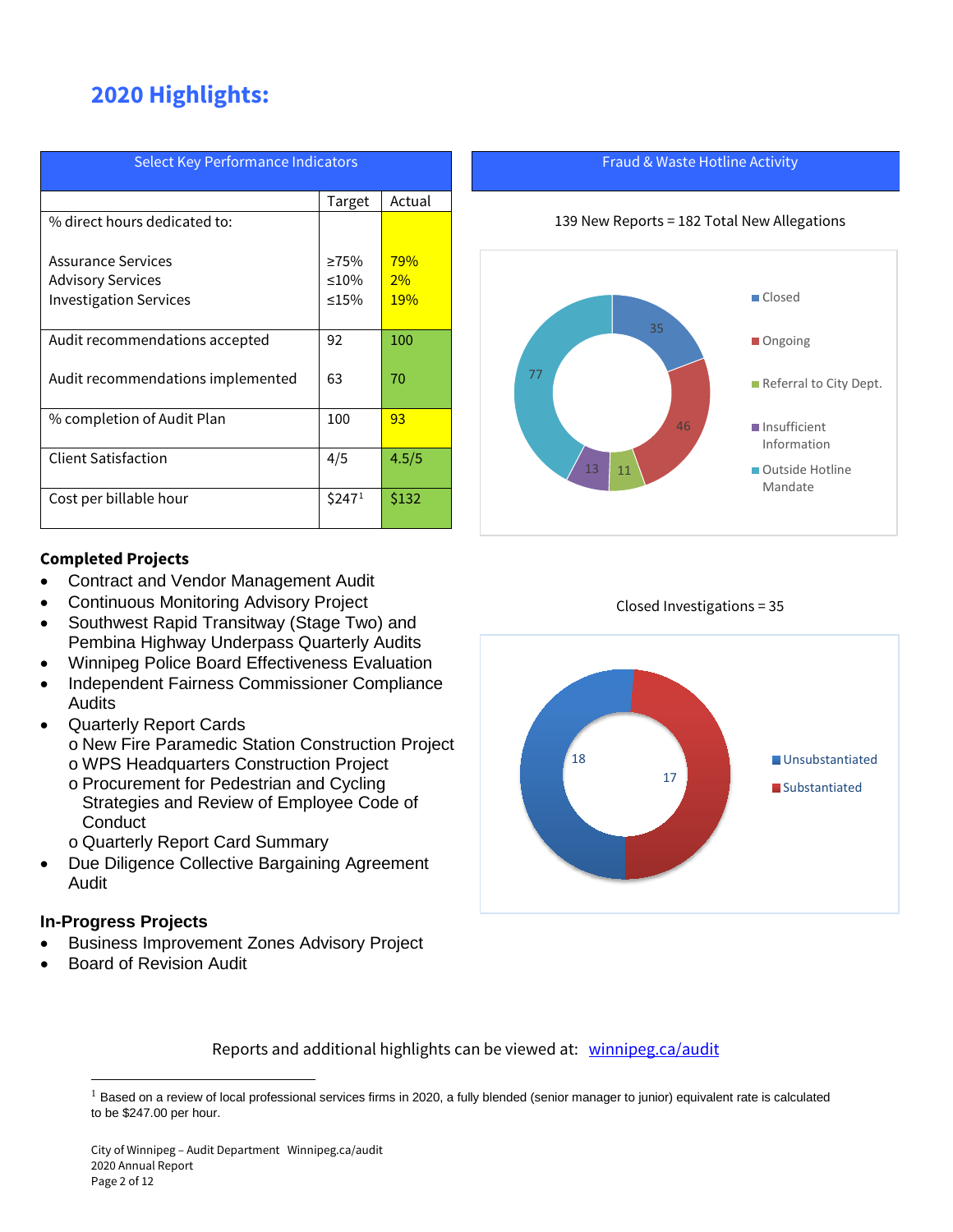|                                                                                                |                   | <b>RECOMMENDATIONS</b> |                          |                          |                |
|------------------------------------------------------------------------------------------------|-------------------|------------------------|--------------------------|--------------------------|----------------|
| <b>Audit Reports</b>                                                                           | <b>Issue Date</b> | Total                  | Implemented <sup>1</sup> | Not to be<br>Implemented | In<br>Progress |
| <b>Traffic Signals Branch Performance</b><br>Audit <sup>2</sup>                                | $Jun-11$          | 19                     | 17                       | $\overline{2}$           |                |
| <b>Review of the Hired Equipment</b><br>Process <sup>2</sup>                                   | $Jul-12$          | 9                      | 5                        | 4                        |                |
| <b>New Fire Paramedic Station</b><br><b>Construction Project</b>                               | $Oct-13$          | 14                     | 12                       |                          | $\overline{2}$ |
| <b>Non-Monetary Real Estate Grants</b>                                                         | $Jan-14$          | 12                     | 11                       |                          | $\mathbf{1}$   |
| <b>Winnipeg Police Service</b><br><b>Headquarters Project</b>                                  | $Jul-14$          | 19                     | 18                       |                          | $\mathbf{1}$   |
| <b>Review of the Employee Code of</b><br>Conduct <sup>2</sup>                                  | Apr-17            | 6                      | 6                        |                          |                |
| <b>By-Law Amalgamation Audit</b>                                                               | $Jun-18$          | 11                     |                          |                          | 11             |
| <b>Legal Services Department Audit</b>                                                         | Feb-18            | 9                      | $\overline{7}$           |                          | $\overline{2}$ |
| <b>Safety Review of the City of Winnipeg</b><br><b>Outdoor Aquatic Facilities</b> <sup>3</sup> | Apr-18            | 36                     | 21                       | 6                        | 9              |
| <b>William R. Clement Parkway/Sterling</b><br><b>Lyon Parkway Extension Project</b>            | May-18            | 15                     | 9                        |                          | 6              |
| <b>Independent Fairness</b><br><b>Commissioner-Summary Report</b><br>Recommendations-July2019  | $July - 19$       | 22                     | 15                       | 4                        | 3              |
| <b>TOTAL</b>                                                                                   |                   | 172                    | 121                      | 16                       | 35             |
| <b>PERCENTAGE</b> (does not equal 100 due to rounding)                                         |                   | 70%                    | 9%                       | 20%                      |                |

Notes:

1. Documentation supporting the implementation was reviewed and confirmed by the City Auditor.

- 2. Report closed in 2020
- 3. Due to the seasonal nature, not all implemented recommendations have been confirmed by the City Auditor, this will be completed in 2021 Q3 when facilities are open for the season.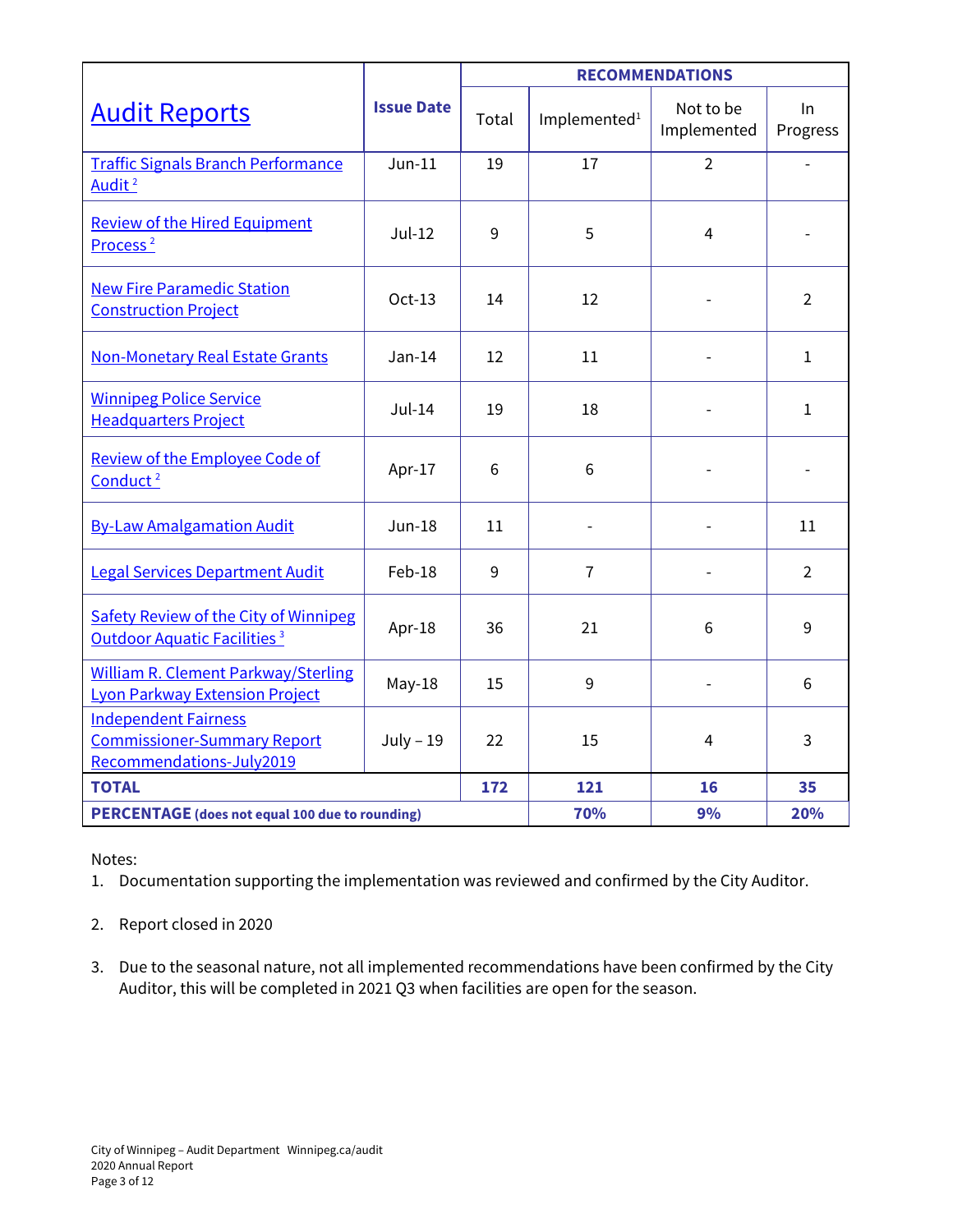# **Projects Completed in 2020**

## **[Continuous Monitoring](https://winnipeg.ca/audit/pdfs/reports/2020/ContinuousMonitoring-AdvisoryReportApril2020.pdf)**

#### Background:

A continuous monitoring program is the ongoing review and identification of financial transactions that fall outside parameters defined by management. The objective is to provide reports to management that assist in monitoring financial transactions, detecting unusual expenses and identifying areas where internal controls could be strengthened. We conducted the evaluation of a continuous monitoring program in two stages with a third stage to be scheduled in the future to monitor and evaluate the results from the program.

In the first stage, the Audit Department awarded a contract to Deloitte LLP to evaluate the opportunity to implement a continuous monitoring program at the City using the City's PeopleSoft financial system. It was identified that while the City does not have an ongoing continuous monitoring program; various departments employ ad-hoc control monitoring activities to mitigate key process risks. The report presented improvement opportunities to develop a continuous monitoring program and made recommendations based on leading practices. The Audit Department conducted the second stage of the project to evaluate the opportunities and value of implementing a program within the City.

#### What we found:

- We identified opportunities to use the available capabilities in PeopleSoft to improve existing monitoring processes at the City through a continuous monitoring program.
- The Audit Department identified payroll as the first business process on which to generate continuous monitoring reports. Payroll was identified based on conducting a risk assessment of business processes identified by Deloitte.
- The Public Service created exception reports for overtime, standby pay and employee payroll information. The following exceptions were identified based on the criteria established to identify outliers:
	- o Seventeen employees were identified as earning overtime which was in excess of 60 percent of their average annual pay in 2018. One employee was identified who earned overtime which was in excess of their annual pay. This employee more than doubled their annual pay by working overtime.
	- o Five employees earned standby pay which was in excess of 30 percent of their average annual pay.
- All departments were aware of the levels of overtime and standby pay. As this is an advisory report, the Audit Department did not audit responses from management and is not providing assurance on the exceptions identified.

#### Value of the project:

Implementation of the audit recommendation will lead to the following benefits:

- The identification of higher risk transactions and trends for management to focus on and review the controls around the areas of concern.
- Development of reports with information that the Acting Chief Financial Officer found to be valuable.
- The ability to monitor the success of initiatives designed to address areas of concern and provide insight into potential ways to assess and develop efficient business processes.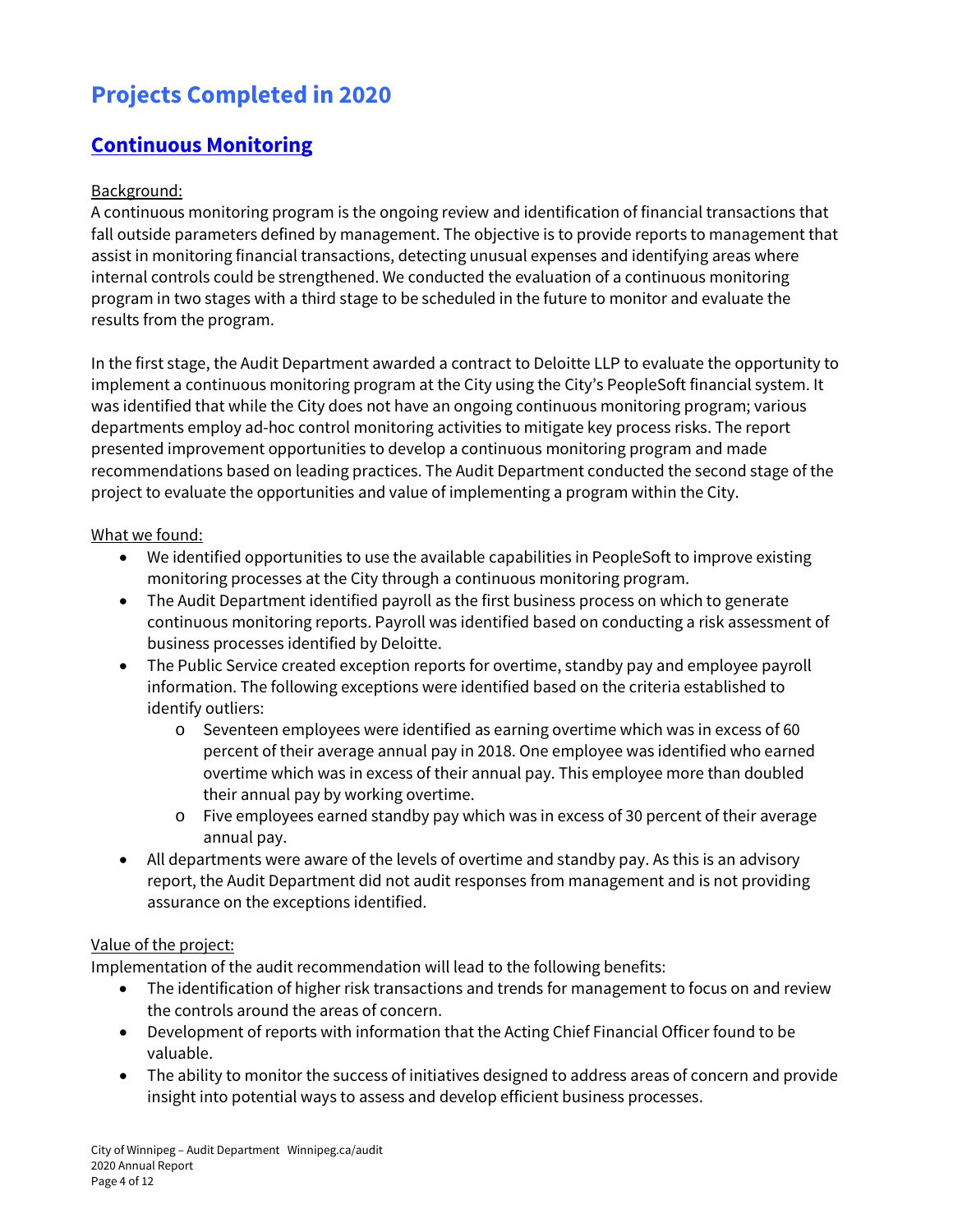- Provide management information on where internal control procedures could be strengthened.
- Improvements in organizational effectiveness and risk reduction.
- Maximize efficiency by using the available capabilities in PeopleSoft to improve the existing monitoring processes used by management.
- The information generated from the exception reports has provided the Audit Department with useful information that can be applied to the City wide risk assessment process.

## **Contract & Vendor Management**

#### Background:

The intent of the audit was to; review processes and ensure contracts contained adequate provisions for oversight, that contractors were held accountable for compliance with requirements, and that City contract administrators were fulfilling their required roles. The focus of the audit was limited to postaward contract management of contracts for good and/or services.

#### What we found:

- The City enters into hundreds of contracts for goods and/or services on an annual basis. These contracts vary significantly in the type of contract and dollar value, as they range from \$500 to \$8 million. The total estimated dollar value for expense related goods and/or service contracts was approximately \$270.6 million in 2019.
- There is currently no corporate group designated to provide oversight of the management of goods and/or services contracts, however, the Materials Management Division is considered the City's in-house expert. The lack of corporate-wide standards results in inconsistencies and the absence of oversight fails to ensure consistency in the performance of contract administration duties. Additionally, there are no defined and/or documented roles and responsibilities for contract administrators related to post-award contracts for goods and/or services.
- The City's Procurement and Contract Administration course and Project Management Manual do provide some guidance for contract administration, but their primary focus is on capital contracts and/or pre-award activities. 69% of City contract administrators that participated in our survey identified that additional training would be beneficial to support their role.
- Monitoring of vendor performance was occurring for majority of the contracts tested, but it was informal, inconsistent and not guided by defined and documented processes. There was limited guidance for contract administration at the corporate-wide level and/or within the bid opportunity.
- Oversight of the contract administrators' performance was taking place informally and on an inconsistent basis for the contracts tested. The supervisors tended to rely on the contract administrators' understanding of how to manage contracts and ensure objectives were achieved.
- All of the contracts tested had payment processes in place, however, only half of the contract administrators monitored the payments for compliance with the actual supply of goods and/or services received.

#### Value of the Audit:

Implementation of the audit recommendations will lead to the following benefits:

- A designated corporate group for oversight of contract management of goods and/or services contracts.
- The development, communication, and accessibility of a key roles and responsibilities manual for post-award administration of contracts for goods and/or services. This will include oversight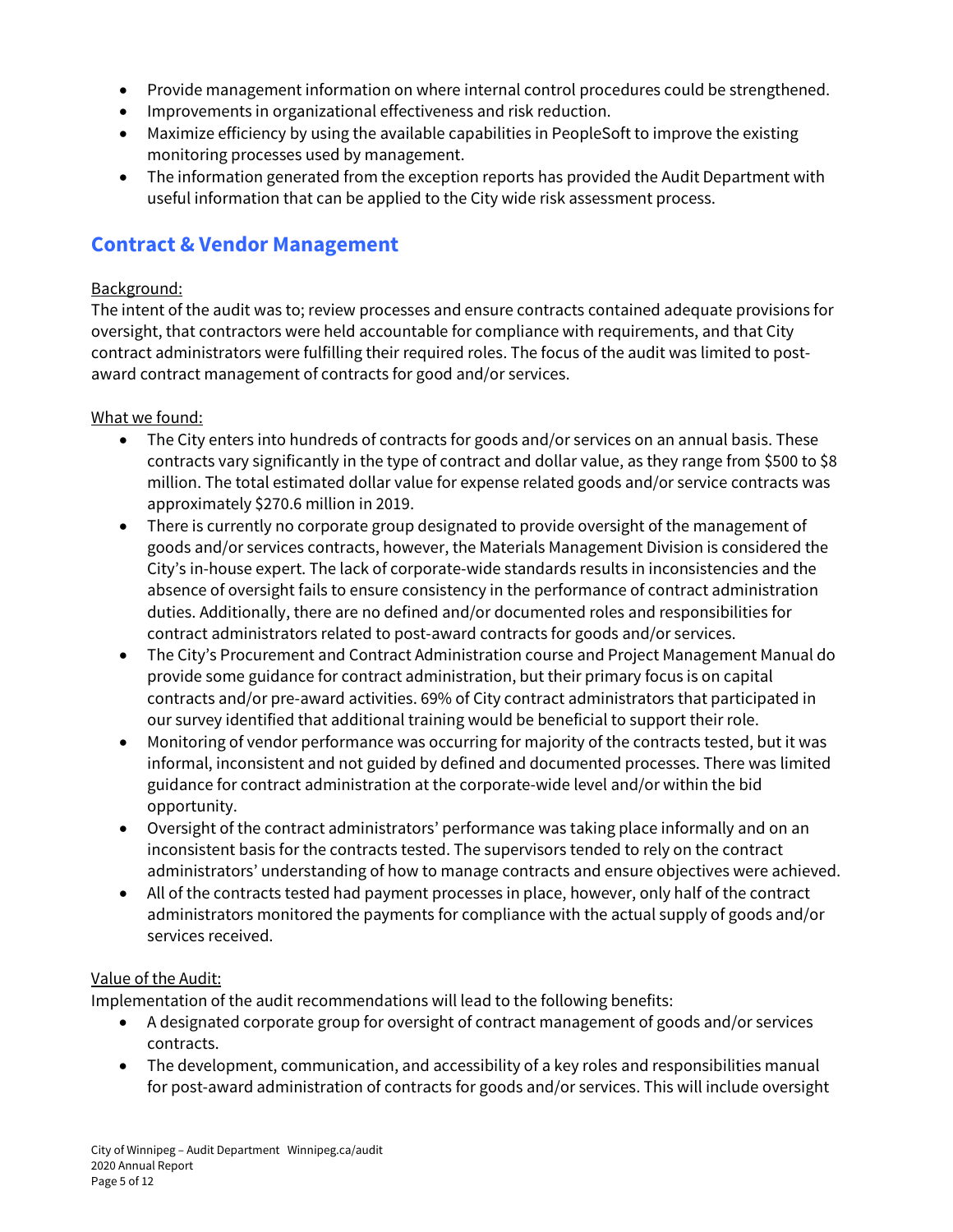of contract/vendor performance, ongoing monitoring of the contract administrator for compliance with contract provisions, and guidance for the proper payment process.

- The City's current contract administration training material will be updated to include additional and comprehensive training material on post-award duties for goods and/or services contracts. This will include direction on the importance of understanding the Conflict of Interest Policy in relation to contracts.
- Additional post-award administration training opportunities and an on-line component for the Procurement and Contract Administration course.

## **Southwest Rapid Transitway (Stage 2) and Pembina Highway Underpass Audit**

#### Background:

Southwest Rapid Transitway (Stage 2) and Pembina Highway Underpass is one of the largest capital projects that the City has embarked upon. Appropriate communication is important to allow key stakeholders to fulfill their roles in relation to the project; it also keeps the public informed on project performance. The Audit Department released quarterly audit reports and a final audit report covering three quarters that provide assurance on the reporting processes and selected key project management areas throughout the construction of the project.

#### What we found:

The Audit found that the project team submitted the appropriate reports during the audit period based on regulatory requirements, City policies and procedures. The audit also noted that the project team implemented appropriate risk management processes and that change orders were within project scope, budget, and followed an established review and approval processes.

At the time of finalizing the last audit report, Public Service informed us about the Province's proposed amendments to the Contribution Agreement. As a result, one proactive recommendation was made to analyze and communicate to elected officials any subsequent amendments to the Contribution Agreement between the City and the Province. The Public Service agreed to implement this recommendation. The project reached substantial completion and we will not release any further audit reports.

#### Value of the Audit:

The audit provided independent assurance to elected officials over the Public Service's reporting, risk management processes, and the review and approval of change orders.

## **[Winnipeg Police Board Effectiveness Evaluation](https://winnipeg.ca/audit/pdfs/reports/2020/WinnipegPoliceBoardEffectivenessEvaluation-March2020.pdf)**

#### Background:

The Winnipeg Police Board ("the Board") is required to comply with The Police Services Act to operate in accordance with the policy and procedures manual developed for police boards by the Manitoba Police Commission (MPC). Chapter 3.9 of the MPC's *Manitoba Police Board Policy and Procedure Manual* ("the MPC Manual") sets out a policy and related procedures to evaluate the effectiveness of the police boards in carrying out their legislative mandates. The policy requires the police board to evaluate its effectiveness at least every three (3) years and provides guidance for carrying out the evaluation.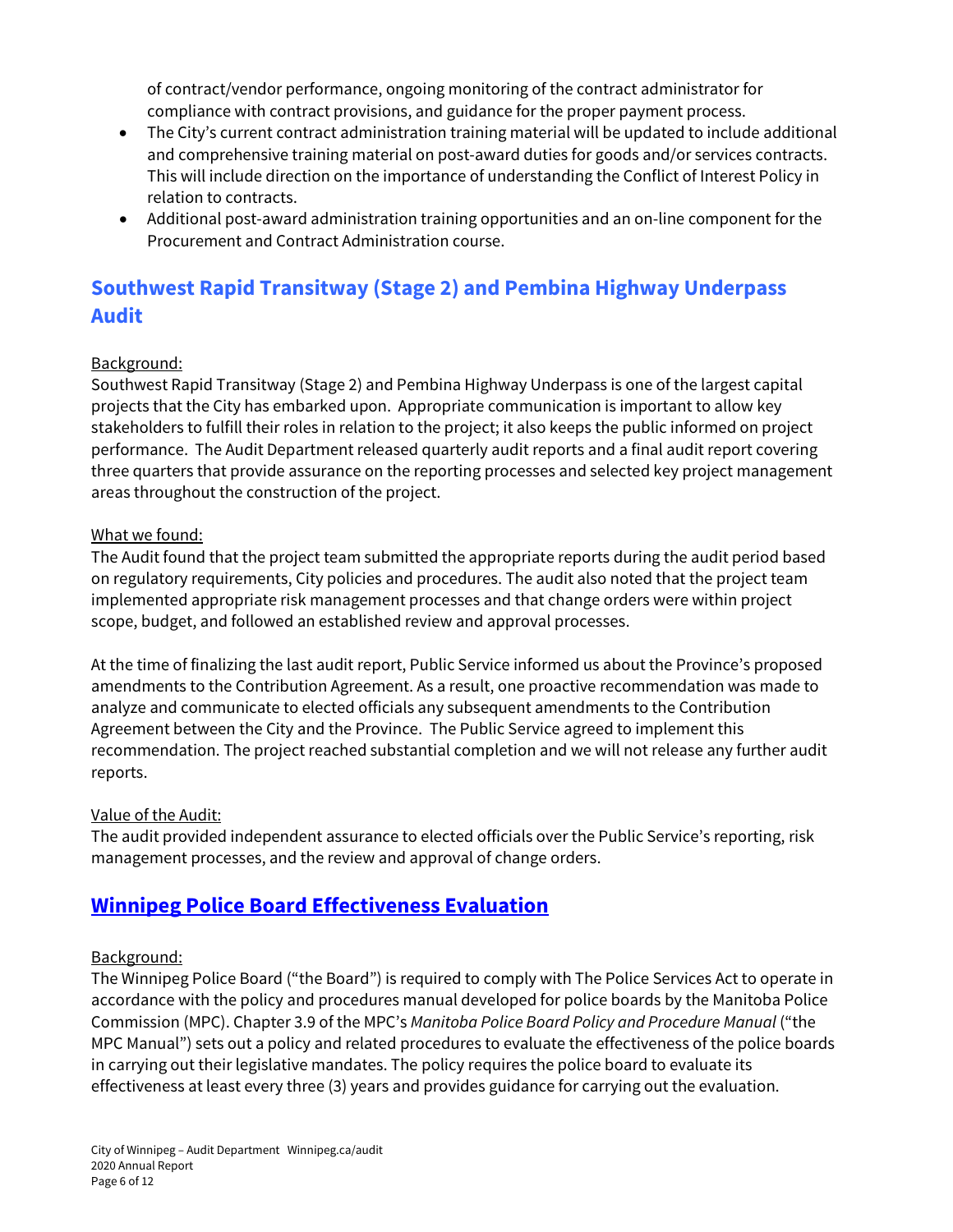The purposes of this evaluation are (1) to demonstrate the Board's compliance with the MPC Manual and (2) to identify aspects of the Board's operations that may be improved resulting from the evaluation. The effectiveness evaluation consisted of questionnaires and a policy and procedure checklist that were provided by the Board's staff. The procedures for the evaluation were determined by the Board.

#### What we found:

#### *Evaluation Questionnaire*:

- There was a 73 percent response rate for the evaluation questionnaire.
- Based on the questionnaire results, the respondents were satisfied with the overall effectiveness of the Board in both quantitative and qualitative responses. Respondents also provided areas of improvement for the Board's consideration, such as cohesiveness of the Board, relationship building between Board members and with stakeholders, Board member training, and public perception of the Board's role.

#### *Policy and Procedures Checklist*:

- Overall, the Board staff provided support for 97% of the Board's checklist through physical evidence and written representations.
- The Board staff have openly communicated that there were some checklist items that were not followed.
- The engagement team found some checklist items, where the Board staff were not able to provide the support. These items include draft strategic plans and documentation for the informal evaluations. The team also observed that a checklist item for full cooperation with the evaluation process was not met. The Board Chair and another Board member did not respond to the evaluation questionnaire.

#### Value of the Project:

This evaluation brought useful information to the Board in identifying areas for future development.

## **Due Diligence Reviews - Collective Bargaining Agreements:**

A Council directive requires that prior to ratification of an agreement; the City Auditor and the external auditor review the full and long-term costs of collective bargaining agreements reported by the Public Service. Our role is to review that the forecasted net incremental costs or savings to the City have been appropriately identified, calculated and summarized in a report, and that all significant assumptions relating thereto have been disclosed. We completed one collective bargaining agreement review in 2020.

## **Independent Fairness Commissioner (IFC)**

Council motion created the Independent Fairness Commissioner (IFC) role, the mandate is to review and provide assurance on real estate transactions before they are presented to Standing Policy Committee/Council.

The IFC audits real estate transactions for compliance to applicable policies and procedures. Real Estate Transactions requiring Committee of Council approval are audited by the IFC and the reports are submitted to the Standing Policy Committee on Property and Development, Heritage, and Downtown Development. The IFC completed 31 real estate transaction audits in 2020.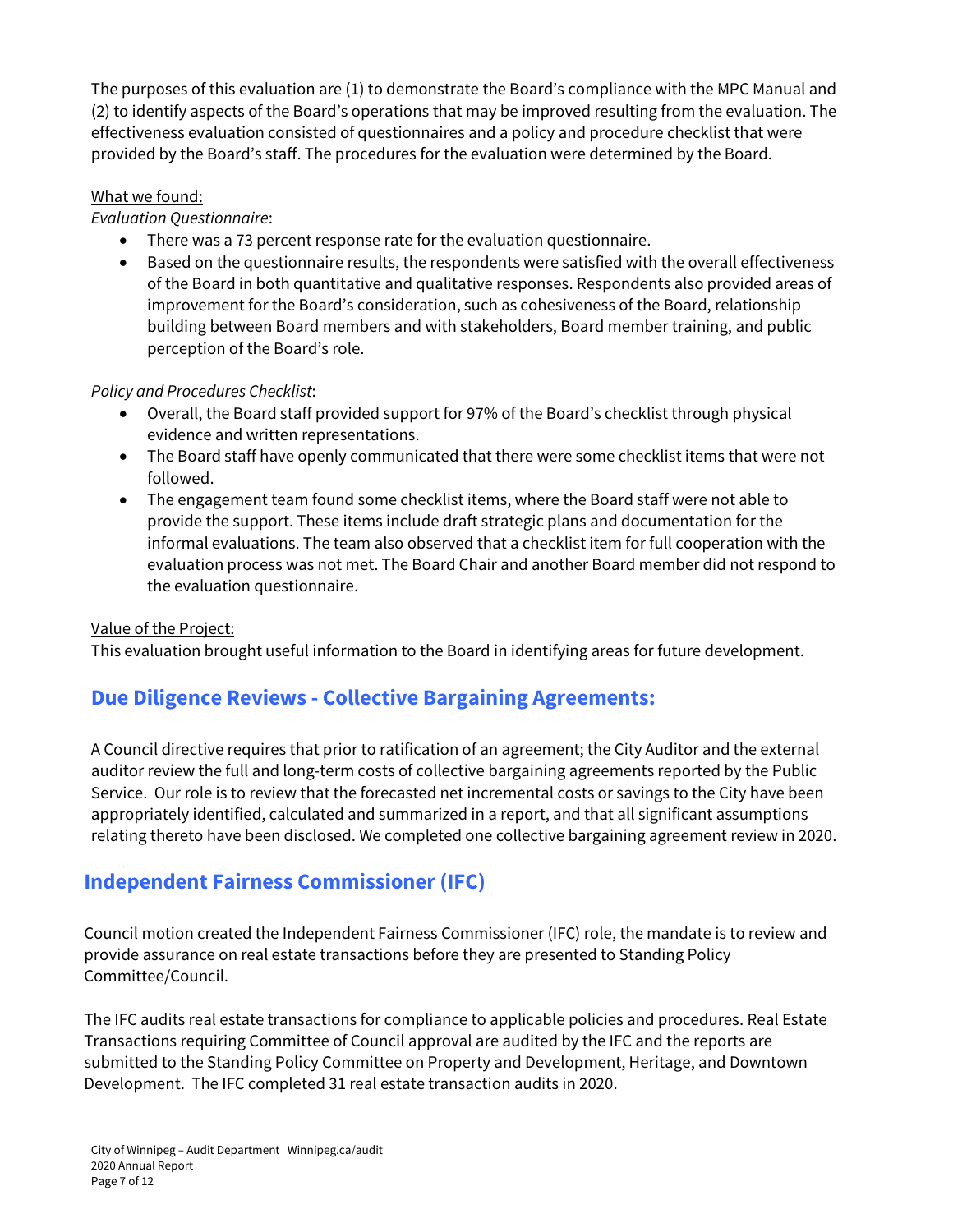## **Quarterly Report Cards**

Once an Audit is complete, the next step is implementation of the recommendations. The Audit Department provides a list of the audit recommendations to the Public Service Director of the department that was audited. The Public Service prepares an action plan and target for completion date. The implementation of the audit recommendations is the responsibility of the Public Service.

Status updates are provided to the Audit Department on a quarterly basis; after presentation to the Audit Committee these are posted at: [Quarterly Report Cards](https://winnipeg.ca/audit/reports.stm#tab-QuarterlyReports)

The Public Service provides an update for all recommendations. For recommendations in progress this includes a target completion date. Documentation supporting implementation and progress is reviewed by the Audit Department for confirmation. If the Public Service indicates that a recommendation will not be implemented, residual risk is identified and discussed with the Department and reported to Audit Committee.

# **Engagements in Progress**

## **Board of Revision**

The scope of the audit is the assessment appeal process conducted by the Board of Revision including the role of City Clerks. The Board of Revision is an impartial quasi-Judicial body that has the responsibility to hear assessment appeals in a fair, efficient and judicious manner. More than 5,000 appeals were filed with the Board of Revision in 2019, representing property-assessed value in the billions of dollars. Ensuring that the Board of Revision has a process in place that fairly and objectively evaluates assessment appeals is an important part of fair and accurate property valuation and taxation.

The engagement was in progress at the end of 2020. We expect to report on the results in 2021.

## **Business Improvement Zones**

The intent of this advisory project is to review and compare key provisions in legislation and by-laws as well as the supports and guidance that the City has made accessible to BIZ associations. BIZ associations are independent partners that have shared objectives with the City.

Our observations were compared with the BIZ models in the cities of Calgary, Edmonton, Regina and Toronto. Ensuring that the City's BIZ model is meeting the needs of stakeholders is key for sustainability and mutually beneficial relationships.

The engagement was in progress at the end of 2020. We expect to report on the results in 2021.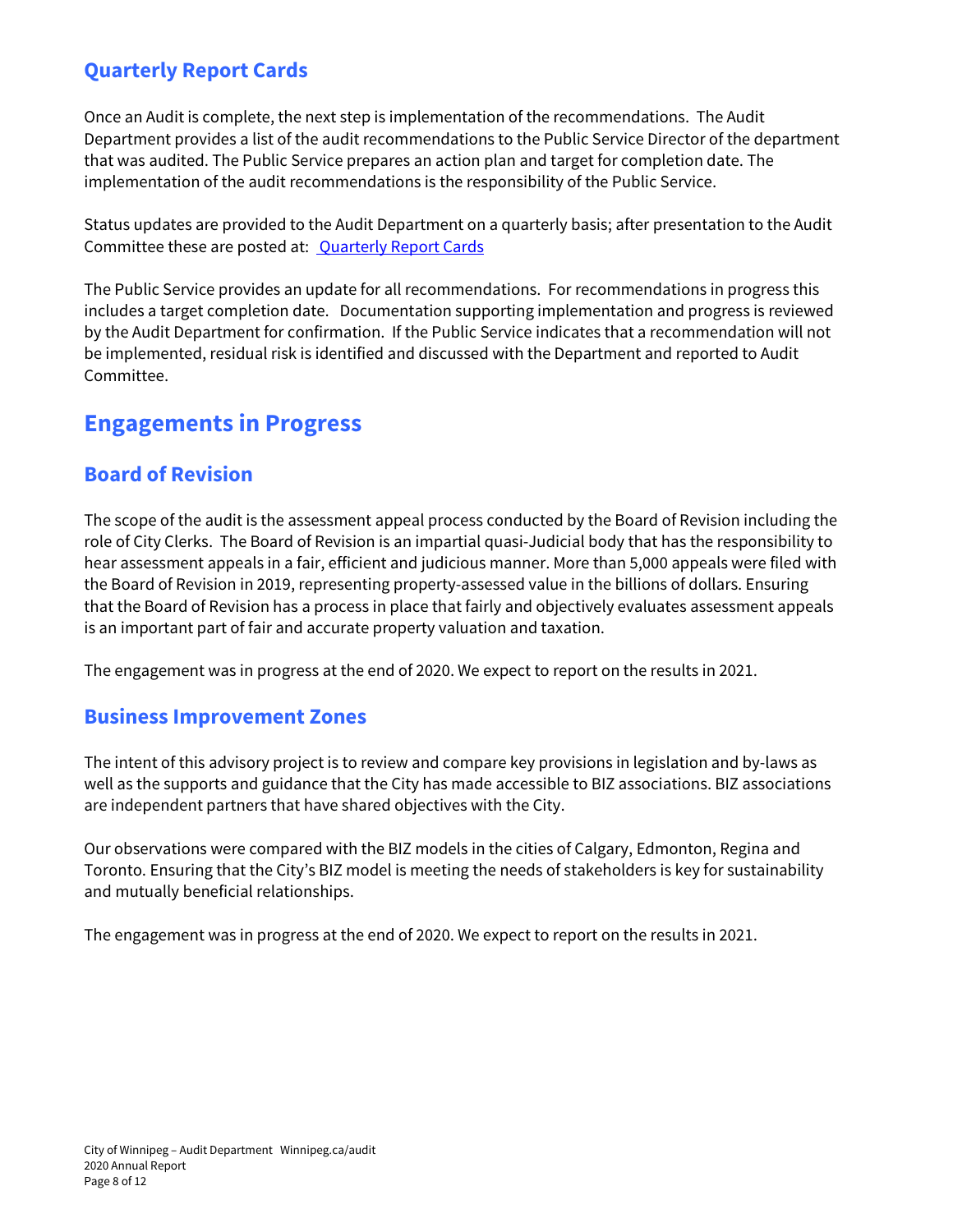# **Investigation Services**

The Audit Department provides investigation services based on information identified in reports submitted through the **Fraud and Waste Hotline**, audit projects, Council, Public Service or resident's request. The Public Service is required to report fraud, theft, misappropriation or related irregularities in accordance with an Administrative Standard.

The Fraud and Waste Hotline is a confidential and anonymous service accessible to everyone to make reports 24/7/365. We review every report that is received and will investigate when appropriate supporting information is provided.

While maintaining an independent and objective perspective, we conduct our services using a cooperative approach. Investigations are in accordance with internal procedures, guidelines, as well as professional standards. We consult with and work closely with the Public Service who are responsible for taking appropriate action to resolve concerns identified during an investigation.

| <b>Report Category</b>                               | 2018     | 2019           | 2020    |
|------------------------------------------------------|----------|----------------|---------|
| <b>Financial Reporting and Accounting</b>            | 0        | 1              | 5       |
| Health and Safety, Environment                       | $\Omega$ | 5              |         |
| Unethical Conduct and Conflict of Interest           | 9        | 15             | 16      |
| Manipulation or Falsification of Data                | 4        | 3              | 2       |
| Harm to People or Property                           | 1        |                |         |
| Theft, Embezzlement, Fraud                           | 62       | 58             | 66      |
| Violation of Laws, Regulations, Policies, Procedures | 25       | 16             | 16      |
| Organization                                         | 0        | 0              |         |
| Management/Supervisor                                | 0        | 0              |         |
| <b>Compensation, Pension and Benefits</b>            | 2        |                |         |
| Product/Customer Service                             | 0        | $\Omega$       |         |
| Office and Equipment Requirements                    | 0        | $\mathfrak{p}$ |         |
| Safety and Security Issues                           |          | 3              | 5       |
| Suggestions for Improvement                          |          |                |         |
| Miscellaneous                                        | 7        | 9              | 14      |
| Undefined                                            | 2        | 2              | 3       |
| <b>Total Reports</b>                                 | 114      | 117            | 139     |
| <b>Total Allegations</b>                             |          |                | $182^2$ |

<span id="page-8-0"></span> $\overline{a}$  $22020$  is the first year of calculating total allegations. Of the 139 total reports, 21 included multiple allegations requiring additional investigative resources.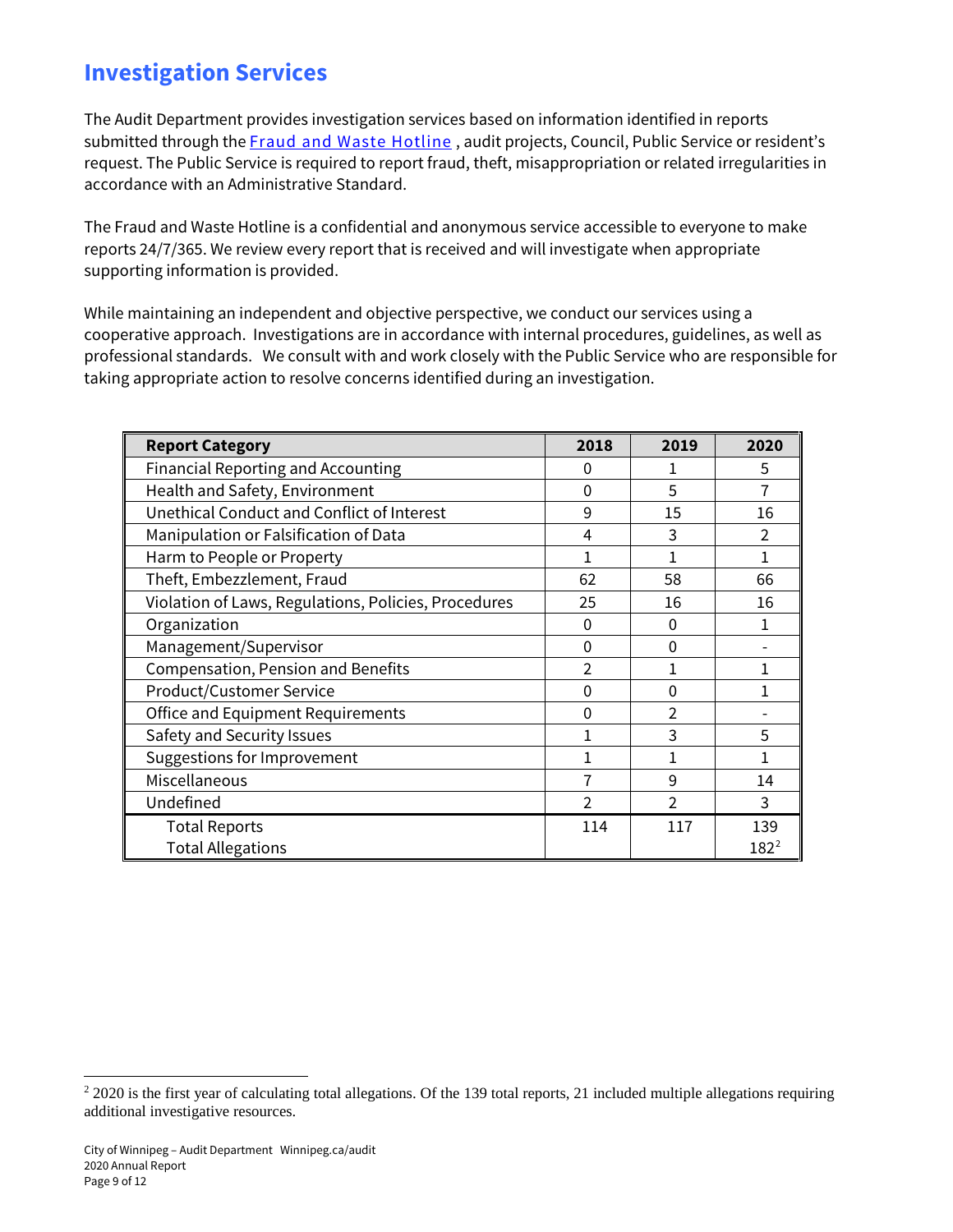#### Disposition of allegations:

We gather and review evidence to substantiate or dispel all reported allegations.

| <b>Disposition of Allegations</b>               | <b>Prior Years</b><br><b>Carried over</b> | 2020 | <b>Total</b> |
|-------------------------------------------------|-------------------------------------------|------|--------------|
| Investigated - Substantiated                    | 12                                        | 17   | 29           |
| Investigated - Unsubstantiated                  | 16                                        | 18   | 34           |
| Ongoing investigation                           | 28                                        | 46   | 74           |
| Referral to City Department                     | 1                                         | 11   | 12           |
| No Action / Insufficient Information to Proceed | 12                                        | 13   | 25           |
| Outside Hotline Mandate / Non-City Business     | 0                                         | 77   | 77           |
| Total                                           | 69                                        | 182  | 251          |

An allegation will be marked as unsubstantiated if there is a lack of evidence to support what was reported. It is important to note that through the investigation process, opportunities to revise internal processes and controls may be identified and result in recommendations to management even though an allegation is identified as unsubstantiated.

Through the investigations conducted in 2020, the following actions were taken:

- Communication was sent out by department management to employees reminding them of the City's Code of Conduct and appropriate use of City property.
- Various departments issued communications to employees on appropriate use of city vehicles including idling times and review of the Local Business travel administrative standard.
- CCTV cameras were repaired and a process for monitoring operations and immediate action when the system is not functioning was developed within a City department.
- Enhanced controls for yard sites including entry controls and storage of City property.
- The Disposal of Surplus Goods process including requirement for Materials Management approval and assignment of a disposal number for tracking disposal of goods.
- Review and updating of time keeping processes for a department work site (no time theft identified).
- Requirement for contracted employees to sign a City issued confidentiality agreement.
- Requirement for identified employees to declare and sign off on potential conflict of interest situations and a communication to remind staff of the importance to identify in advance.
- Management communicated reminders to specific work groups about: o personal errands / attendance at food service venues during work hours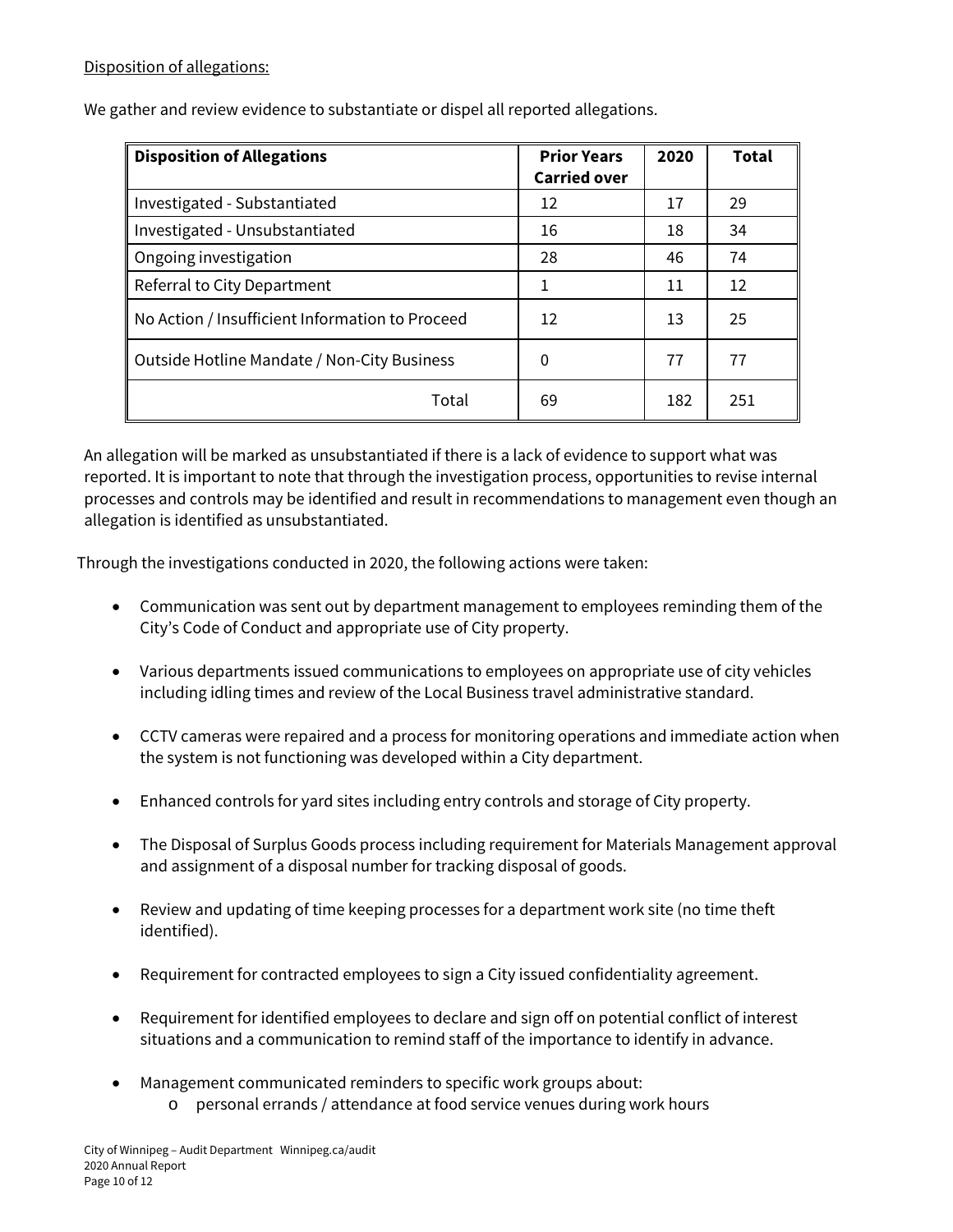- o the Alcohol and Drug Administrative Standard
- Management issued disciplinary action on fourteen employees that were named in reports that were investigated and closed in 2020; those results included:
	- o Four employees subsequently resigned
	- o Two employees were given letters of caution to reiterate work expectations
	- o Three employees were given letters of direction to reiterate work expectations
	- o Three employees were given letters of reprimand
	- o Two employees were verbally cautioned
- The investigations also contributed to the development of the [2021 Audit Plan](https://winnipeg.ca/audit/pdfs/reports/2020/AuditPlan2021.pdf) where the Audit Department has identified four organizational units and two process-oriented systems for investigative audit projects.

### **Vimy Arena**

The Auditor General of Manitoba received a concern from a member of the Manitoba Legislative Assembly regarding the sale of the Vimy Arena from the City of Winnipeg to the Province of Manitoba. The Office of the Auditor General initiated an investigation into the transaction and brought the concern to the attention of the City Auditor. The Audit Department assisted the Office of the Auditor General in obtaining and reviewing documentation related to the transaction.

# **Advisory Committees**

The Audit Department has representatives who actively participate on the following committees:

## **Asset Management Advisory Committee:**

The committee is comprised of Senior Management from all departments that have responsibility for the construction and maintenance of physical assets. The committee provides guidance and advice on the performance of the asset management program. This supports the Infrastructure Planning Office in their role of overseeing the management of the City's infrastructure by setting corporate direction and by recommending and influencing corporate policy changes.

#### **Sustainable Procurement:**

The sustainable procurement working group is responsible for incorporating sustainable procurement through the City's procurement policy and developing administrative standards that include environmental, social and economic aspects. Departmental representatives share current practices and ideas to contribute to sustainable procurement. This aligns with a Sustainable Winnipeg (an OurWinnipeg Direction Strategy), which requires the city to demonstrate its commitment to improving sustainability of its operations through the products and services it purchases.

#### **Records Management Committee:**

The role and mandate of the Records Committee is specified in Section 110 (2) of *The City of Winnipeg Charter*, as follows:

- to make recommendations to Council regarding the management, retention, safekeeping, disposition and destruction of records in all City departments;
- to implement policies and procedures approved by Council for the management, retention, safekeeping, disposition and destruction of records in all City departments.